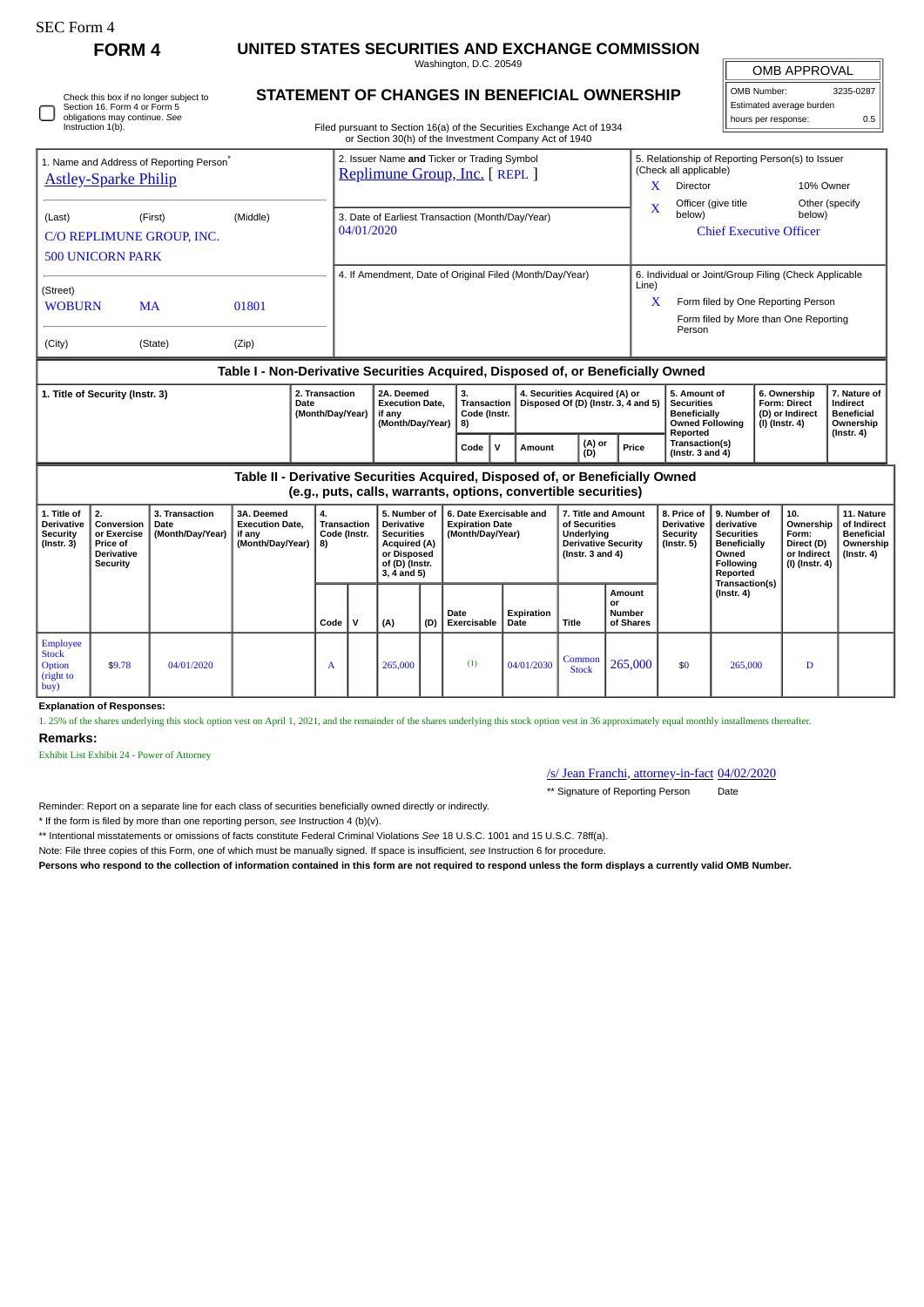## **POWER OF ATTORNEY**

**KNOW ALL BY THESE PRESENTS**, that the undersigned hereby constitutes and appoints each of Robert Coffin and Jean Franchi, signing singly, as his true and lawful attorney-in-fact to:

(1) execute for and on behalf of the undersigned, in the undersigned's capacity as an officer and director of Replimune Group, Inc. (the "Company"), Forms 3, 4, and 5 in accordance with Section 16(a) of the Securities Exchange Act of 1934 and the rules thereunder and any other forms or reports the undersigned may be required to file in connection with the undersigned's ownership, acquisition, or disposition of securities of the Company;

(2) do and perform any and all acts for and on behalf of the undersigned which may be necessary or desirable to complete and execute any such Form 3, 4, or 5, or other form or report, and timely file such form or report with the U.S. Securities and Exchange Commission and any stock exchange or similar authority; and

(3) take any other action of any type whatsoever in connection with the foregoing which, in the opinion of such attorneys-in-fact, may be of benefit to, in the best interest of, or legally required by, the undersigned, it being understood that the documents executed by such attorneys-in-fact on behalf of the undersigned, pursuant to this Power of Attorney, shall be in such form and shall contain such terms and conditions as such attorneys-in-fact may approve in his discretion.

The undersigned hereby grants to each such attorney-in-fact full power and authority to do and perform each and every act and thing whatsoever requisite, necessary, and proper to be done in the exercise of any of the rights and powers herein granted, as fully to all intents and purposes as the undersigned might or could do if personally present, with full power of substitution or revocation, hereby ratifying and confirming all that such attorneys-in-fact, or his substitute or substitutes, shall lawfully do or cause to be done by virtue of this Power of Attorney and the rights and powers herein granted. The undersigned acknowledges that no such attorneys-in-fact, in serving in such capacity at the request of the undersigned, is hereby assuming any of the undersigned's responsibilities to comply with Section 13 and Section 16 of the Securities Exchange Act of 1934 and the rules thereunder, as amended.

This Power of Attorney amends and restates in its entirety the Power of Attorney that the undersigned previously signed and delivered in connection with the undersigned's ownership, acquisition, or disposition of securities of the Company.

This Power of Attorney shall remain in full force and effect until revoked by the undersigned in a signed writing delivered to the foregoing attorneys-infact.

[Signature Page Follows]